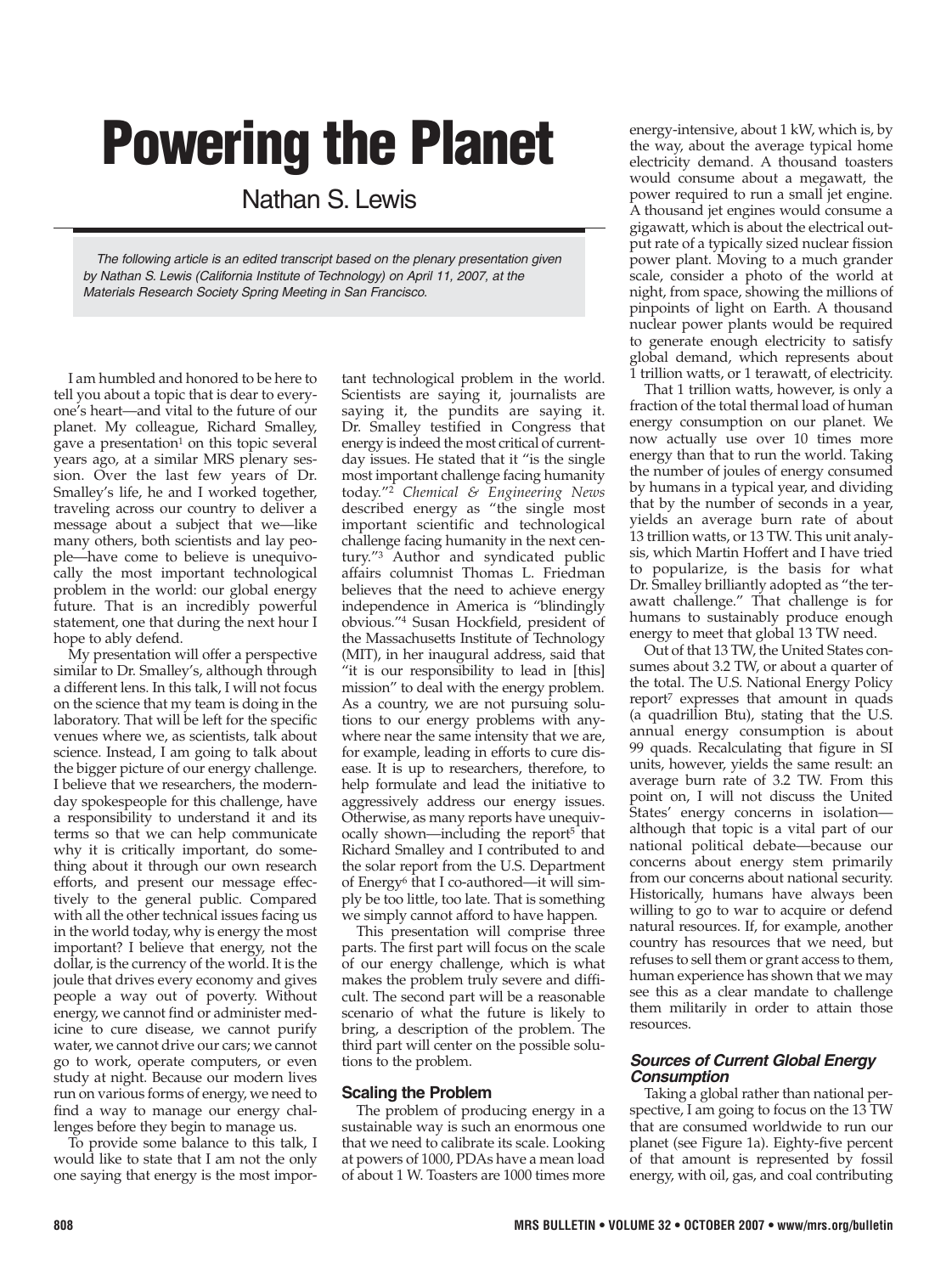



Figure 1. (a) Global consumption of various energy sources (2001). (b) Renewable forms of energy represented 2% of global energy consumption in 2001.

roughly equal amounts. Hydroelectricity accounts for a small part, about two-tenths of a terawatt. The segment of biomass that is unsustainably burned constitutes 1.2 TW of our total rate of energy consumption. However, the total amount of sustainably burned biomass is part of the total categorized as "renewables" which represents 0.28 TW. Biomass is renewable when replanting and reforesting of crops are taking place at a rate commensurate with the burning of those crops for energy. The heat produced by nuclear power represents 0.9 TW out of the 13 TW.

It is interesting to note that of the 0.9 TW of power generated by nuclear fission plants, only 400 GW, or about 30%, is converted into electricity. To put it another way, that 0.9 TW is the heat content produced by the nuclear fission process, in the same way that 2.98 TW is the heat content of burning all the coal consumed in a given year. This example dramatically illustrates the difference between the amount of primary energy consumed relative to the amount of secondary energy delivered to the end user.

Renewable forms of energy represent 2% of our total energy consumption. I have used a logarithmic scale to put these various renewable contributions into relative context (see Figure 1b).

■ For biomass—divided somewhat evenly between electricity, heat, and ethanol—the total sustainable mean power produced is only 10<sup>−</sup><sup>1</sup> TW out of the 13 TW global primary power consumption. Here, we are referring only to the sustainably burned portion of biomass that comes from sources such as energy farms in Brazil.

 $\blacksquare$  Wind produced one part in 10<sup>4</sup> of our energy consumption.

■ Solar electric power production, or solar photovoltaics, is growing rapidly, but from a small base, providing 10 parts in a million of our total global primary power.

■ Other renewable resources—solar thermal, geothermal, marine, and tides—are all small players, representing only fractions of the overall primary energy supply.

At this point, an obvious question arises: Why does renewable energy not compose a greater fraction of the current total energy production? One of the major reasons is an economic one. Energy is a commodity, and its use is shaped not only by policy but also, in large part, by cost. Consider a comparison of the estimated costs for electricity production from various primary energy sources for the year 2002 (Figure 2a). These estimates are average three-year fully amortized costs in the United States, but they are representative of trends around the world.

Coal, on average, is the least expensive way to make electricity today, costing 1–4 cents per kWh. The 4 cents incorporates the cost of capitalizing, building, and operating the coal-fired plants over their 40-year lifetime, while the 1 cent is the short-run marginal cost, or the cost of literally adding more coal to the fire.

Next in line on our scale is electricity from natural gas, which costs 2.3–5 cents per kWh. Natural gas was favored in the United States for some time, when we had certain SOx and NOx regulations, but gas has now been replaced by coal as the

"I believe that energy, not the dollar, is the currency of the world. It is the joule that drives every economy and gives people a way out of poverty."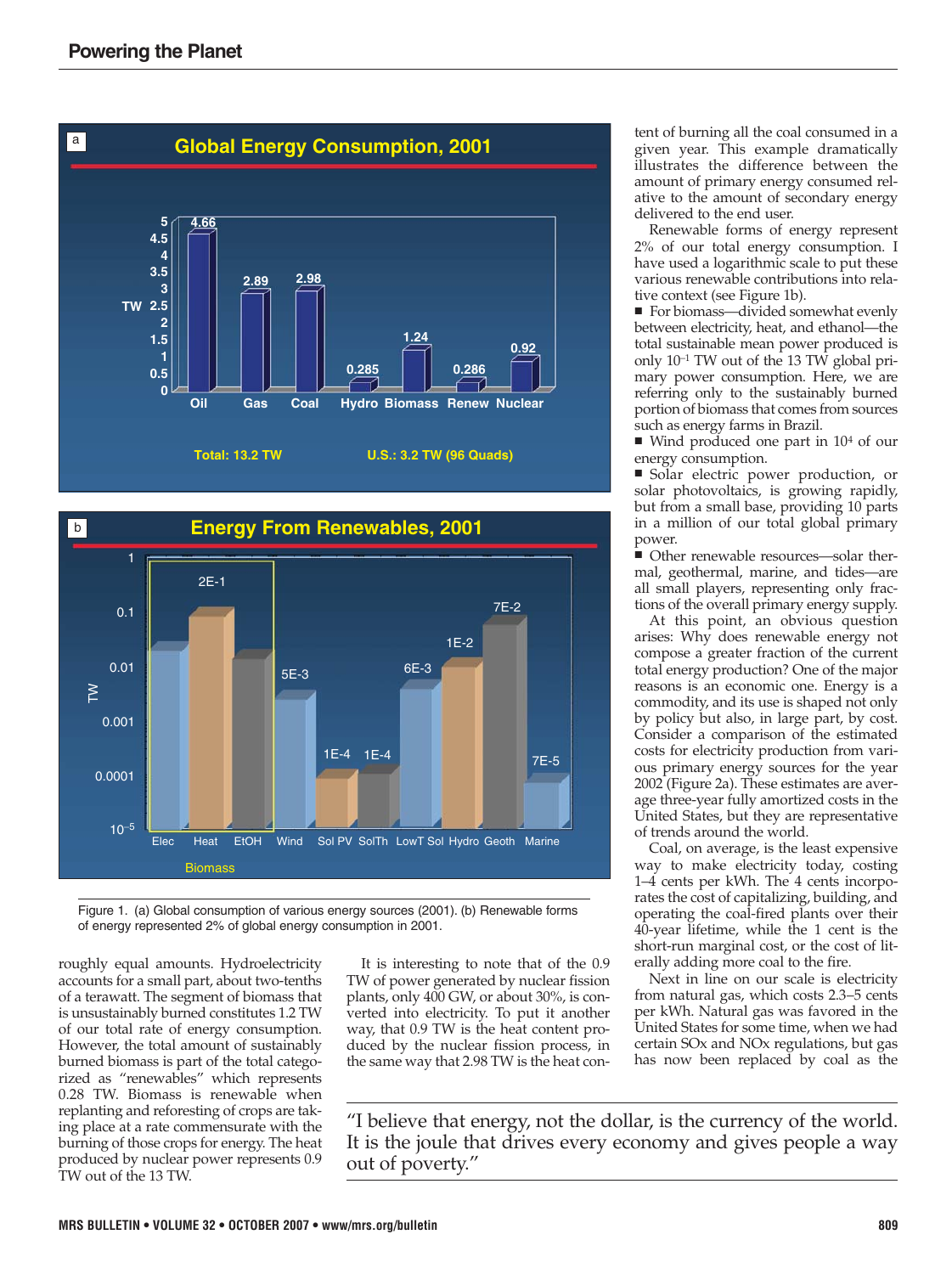



Figure 2. (a) Estimated costs for electricity production from various primary energy sources in the United States (2002), in cents per kilowatt-hour. (b) In a comparison of the values of coal, oil, biomass, and electricity, coal is the least expensive (at about \$2/GJ), followed by oil, then biomass. Electricity, at \$0.05/kWh, actually costs \$14/GJ. When electricity is made from coal, it will be more than three times more expensive per joule delivered than the cost of coal.

favored economical choice for electricity generation.

Producing electricity from oil costs 6–8 cents per kWh. It is foolish to burn oil at a fixed site to make electricity, which we did at one time in the United States. During the oil crisis of the 1970s, much of the energy that we conserved from oil resulted not from conserving vehicle mileage, but from eliminating oil as a fuel in the electric

power system. Now that we have accomplished this, there should be no going back.

Wind, in favorable sites, can produce electricity for 5–7 cents per kWh. That cost may seem comparable to the cost of electricity from coal or gas, but in all fairness, it does not involve any expenses for storage and is not base-loaded. Wind power peaks when the wind blows strongly in a favorable site.

The cost of nuclear electricity generation at scale, 6–7 cents per kWh, is predicated on the construction of 1000 new nuclear fission plants. A study at MIT led by John Deutch and Ernie Moniz8 showed that if 1000 nuclear power plants were built, the cost of the electricity produced by them could then probably be brought down to 6–7 cents per kWh. It must be added, of course, that the world, thus far, has built only about 430 such plants. If you ask the CEOs of electric utilities in the United States why we have not permitted a new nuclear power plant to be built in this country in the past 30 years, they will not cite a lack of public acceptance as the prime reason. Virtually all of them will say that, right now, cost is the major factor, because electricity from nuclear power is more expensive to produce than electricity from coal or gas.

The most expensive electricity comes from renewable sources. Solar electricity (solar photovoltaics) costs 25–50 cents per kWh to produce, while solar thermal electricity, in peak sites, can be generated for 10–15 cents per kWh.

There is a conventional wisdom that says that renewable wind, solar, and nuclear sources could compete fairly with fossil fuels for energy (not electricity, highvalue energy) production if the production costs of the renewables could be brought down by only a few cents per kWh. That is unfortunately not true. Again, in the photo of the world at night, the millions of lights shining from earth represent a part of our electricity usage, which is in total only 10% of our total energy consumption. That 10% is highvalue energy, while the 90% of the energy that runs the rest of our economy is lowgrade energy. That 90% represents the heat used to make products in factories, the heat used to heat and cool our buildings and homes, and the energy used to drive our cars.

To assess the true value of electricity against lower-grade forms of energy, we will evaluate its cost per joule, expressing that cost as dollars per gigajoule (see Figure 2b). In a comparison of the values of coal, oil, biomass, and electricity, coal is the least expensive (at about  $$2/GJ$ ), followed by oil, then biomass. Electricity, at \$0.05/kWh, actually costs \$14/GJ. At a nickel per kWh, then, electricity is expensive energy. When electricity is made from coal, it will be more than three times more expensive per joule delivered than the cost of coal, because a coal-fired power plant is only 30% efficient. In another example, using \$0.05 per kWh of electricity to heat a house would result in a monthly home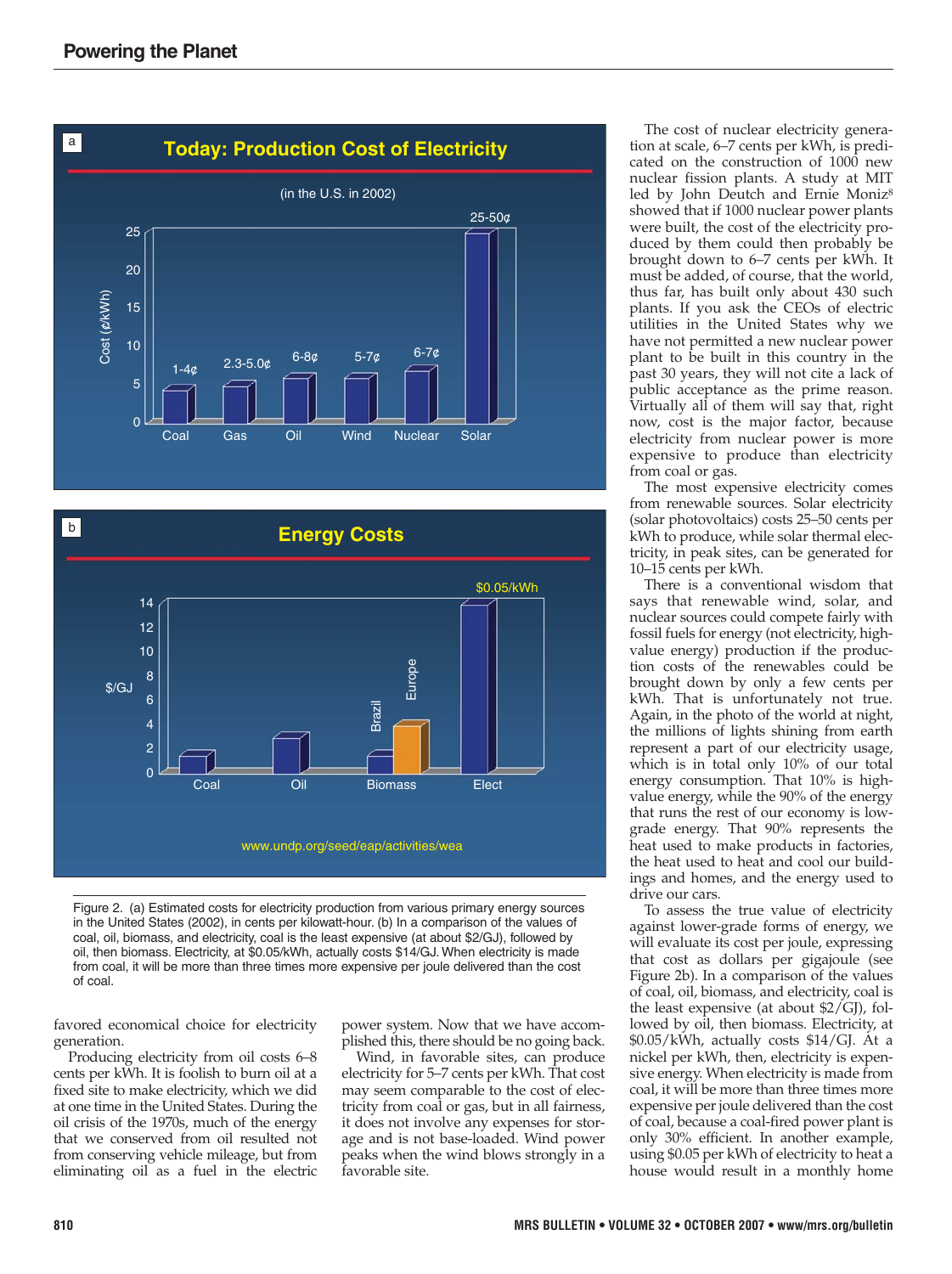heating bill of about \$1000, which is not a realistic solution even for the developed world.

For the developing world, the picture is even grimmer. Because the cost of \$14/GJ electricity is greater by a factor of five than the cost of \$2/GJ for coal, renewable energy costs would have to decrease by a factor of 25–30, rather than by a factor of 4–5, in order for them to compete economically in the total energy picture, as opposed to the portion of secondary energy that is consumed as electricity. Creating viable forms of renewable energy for developing countries such as China or India would therefore require another factor of five to make their economies run on a fair energy basis.

# **The Impact of Energy Reserves and Resources**

Some people think this scenario of global energy consumption will change naturally. In that view, pure market forces will raise the price of our existing energy technology just as our supply of fossil fuels is nearing depletion, then the curves will cross at some point in the future and renewables will become the market favorites. We can best evaluate that possibility by taking a detailed look at our current energy reserves and resources.

"Proven reserves" are the quantities of fossil energy that the U.S. Securities and Exchange Commission allows a company, with 90% confidence, to book and to tell its stockholders it has in the ground. "Resources" are fossil energy supplies that the U.S. Geological Survey (USGS), with 50% confidence, estimates are still left to be discovered in the ground. The critical factor here is understanding not just what energy sources we know are there now, but also what sources are available for humans to consume on our planet. That is the resource base.

To determine how long our current energy supply is likely to last, I will leave aside economic and geopolitical considerations and focus on a purely geologic estimate of the global energy picture. If you take the proven reserves and the estimated resource base of the various fossil fuels—oil, gas, and coal—and divide that number by the burn rate for each of those fuels, you can compute approximately how long each fuel will be available for energy production. To do this calculation, I used peer-reviewed numbers for both the proven reserves and the estimated resource base, and fuel burn rates for 1998, for which there are solid consumption data for each type of fuel. Looking only at proven reserves, the results—depending on whether or not you include unconventional resources—show that we have 40–80 years of oil supplies, 60–176 years of natural gas globally, and more than 200 years of coal, both globally and within the United States.

Some people use the oil reserves figure to claim that we are going to run out of oil in 40 years. To understand why this is not accurate, it helps to look closely at some of the challenges faced by oil companies in finding and extracting oil. If, for example, the cost of drilling an oil well is \$1 million a day, and only one in every four wells will be "wet"—that is, will yield oil—it is not surprising that oil companies allocate only enough capital to prove out 40 years' worth of reserves, and then find other ways to invest their money. Investing in the discovery of oil 100 years out simply does not pay because that investment and asset is evaluated on a net present value basis, yielding very little immediate profit. Even more compelling is the fact that we have had 40 years' worth of proven reserves of oil literally since the day after oil was discovered, and that ratio has remained stable for the past 100 years.

What really matters is the amount of oil, along with coal and natural gas, that is still available in our resource base. Significantly, we have from 50 to 150 years of oil resources, with oil discovery going on continuously. We also have about 200 to 600 years of natural gas and almost 2000 years of coal in our resource base. In our fossil-fungible world, there are vast amounts of hydrocarbon energy resources that can last us for many centuries, if not millennia. This does not even include the methane clathrates, off the continental shelves, which are estimated to exist in comparable quantities to all of the oil, coal, and gas on our planet combined.

Even if, at some point, we started to peak in oil (which is, of course, eventually inevitable), we have the expertise to get around that. For example, we already know technologically how to convert both natural gas and coal into liquid hydrocarbons. Right now, ExxonMobil Corporation and Shell Oil Company are spending over \$10 billion to develop gas-to-liquid-hydrocarbon conversion plants. Historically, this type of conversion has been shown to be a viable alternative to oil. During World War II, when Germany was denied oil by the Allies, the country was able to flip its economy on a dime and ran by liquefying coal

to run its war machine. Thus, a limited global supply of one fossil energy source can be compensated for, in principle, by the additional consumption of another fossil fuel.

Fossil fuel still remains the cheapest energy resource available as a commodity on the world market. Regarding oil, for example, we have already produced, in history, about 1 trillion barrels of oil at relatively low per-barrel rates. Extracting the next trillion barrels from the ground is estimated to cost around \$20 per barrel. The next trillion barrels could be had for under \$30 per barrel, and the next trillion barrels for under \$40 per barrel. When oil was only \$9 per barrel, people looked at projections like these and declared that the age of cheap oil was over, and that things could only get worse. Today, \$40 per barrel looks like a bargain!

From all of these considerations, it is clear that we have an abundant, inexpensive resource base of fossil energy that is not going to run out any time soon. The Stone Age did not end because of a shortage of stones. Likewise, the Fossil Energy Age is not going to end any time soon because we have run out of cheap fossil energy. Neither then are renewables going to play a large role in primary power generation unless or until some technological breakthrough is achieved, or some externality is introduced into energy pricing. In short, the market will not drive us into using non-fossil forms of energy for a long time. These are controversial conclusions to some audiences, but I believe that the numbers presented here support the conclusion analytically.

## **Energy and Sustainability Factors that Impact Energy Demand**

What I believe is more probable is that other events and conditions will prevent us from using all of our fossil energy despite its abundance, availability, and cheapness. What, exactly, might be the "game-changers" related to energy? Over 100 articles exist on the topic of sustainability, but I will recap just one, published in 1998 in *Nature* and authored by Martin Hoffert et al.9 This article, which summarized work from the 1992 report of the Intergovernmental Panel on Climate Change  $(IPCC)<sup>10</sup>$  is not really about climate, but about energy. Even though the report came out nearly 15 years ago, the

"There are about six major climate models, all differing from each other in detail. As scientists and engineers, we know, therefore, that in detail at least five of them must be wrong."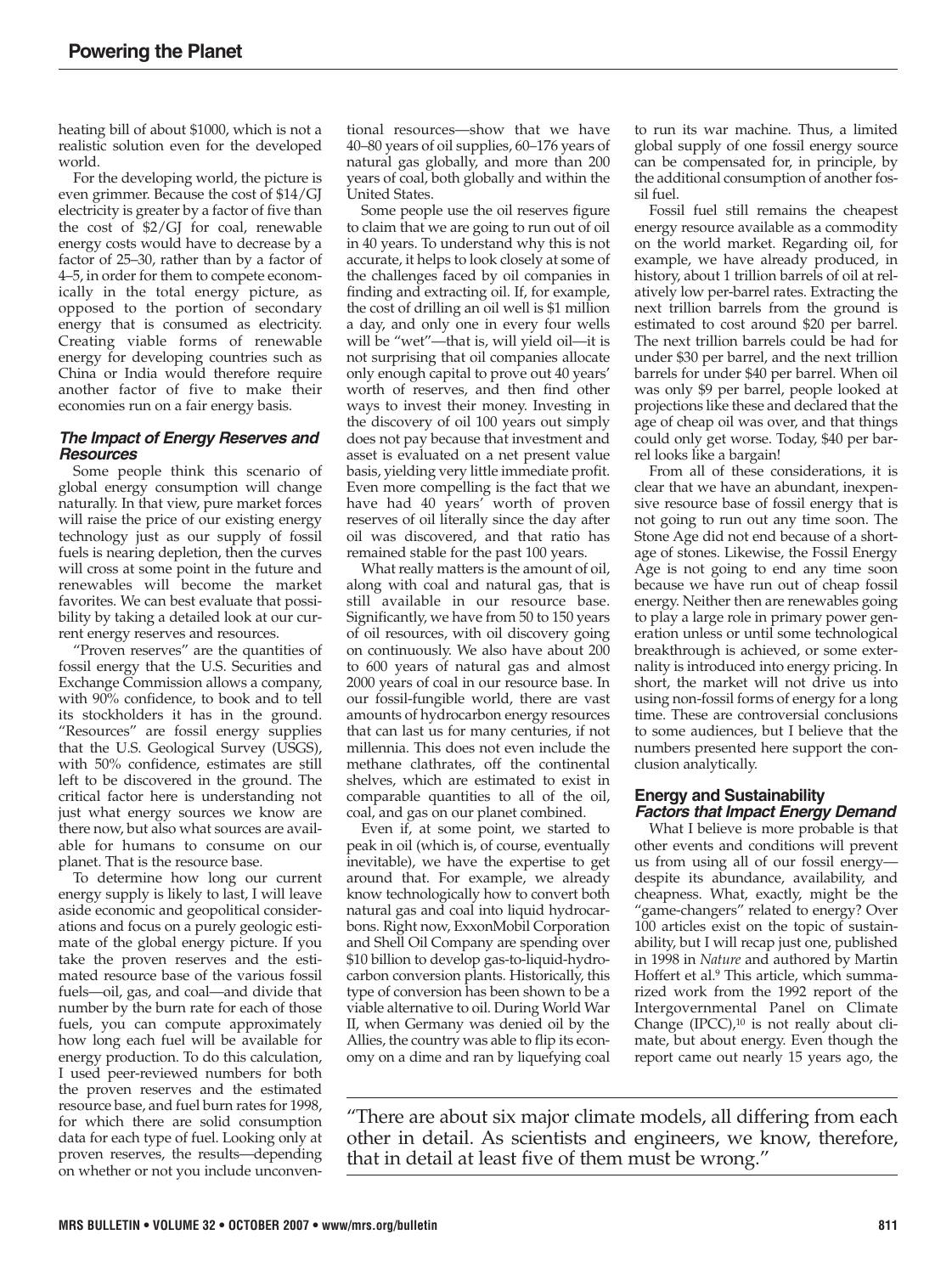data compiled then now still illustrate dramatically the enormous scale of our energy challenges.

A major factor is population growth, which is a key driver for energy demand. In order to reasonably predict how much energy will be needed in the future, we need to know how many humans are going to be on our planet. This can be estimated by a chart showing data on a logarithmic scale, since population growth will, in fact, be a key factor in driving energy demand. The current global population is approximately 6 billion, and is estimated to increase to about 10 billion in the year 2050, which I will use as the representative "out" date for this discussion.

I chose 2050 for two reasons. First, achieving results in the energy industry is a much longer-term endeavor than, say, achieving results in the information technology business. In IT, for example, you can build a Web site and only a few years later become a Google. If you build a coalfired power plant, however, it will take about 40 years to pay itself off and deliver a reasonable return on investment. The energy infrastructure that we build in the next 10 years, therefore, is going to determine, by and large, what our planet's energy mix is going to look like in 2050. The second reason for choosing 2050 is that today's population wants to know what our planet's energy picture is going to look like within a timeframe meaningful to them—the next 30 to 40 years.

Instead of analyzing global energy consumption purely on a per person basis, I am also going to factor in economic productivity, which is strongly correlated to energy consumption. The U.S. President's Council on Economic Advisors, along with most other policy-making groups, would first break down energy consumption according to per capita gross domestic product (GDP) growth, which globally has been about 1.6% per year, on average, historically. According to the IPCC—and I believe their extrapolation to be a conservative one—in a "business-as-usual" scenario we can expect the future to be similar, on average, to what we have experienced over the past 100 years. Thus, we can expect to enjoy about 1.6% or so economic growth for the next 50 years.

One can debate about whether a sustainable GDP growth rate is 1%, 2%, or 4%. The developed countries believe about 4% is sustainable, and few, if any, countries have a policy *against* economic growth. Nobody, however, at the time when these estimates were made, could have foreseen that China, along with India, would be growing at 7%–10% per year. While we can only hope that the

global growth rate will not go negative, 1.6% therefore seems to be a representatively conservative number.

Evaluated by themselves, economic growth and population growth would conspire, through the magic of exponentials compounded, to lead unabated to a tripling of energy demand between now and 2050. Considered in terms of energy consumption per unit of GDP, however, we are actually saving energy, and at a rate of about 1% per year globally. Energy consumption in the United States, as well as in other developed countries, is declining somewhat more rapidly. We can accomplish this because we operate from such a high base that it is much easier for us, as compared with developing countries, to implement energy-saving technologies like compact fluorescent light bulbs. It is difficult to save much energy if you are lighting your home at night with only two candles. Because the developing countries are not sustaining the same rate of declining energy consumption per unit of GDP as the developed ones, the global average rate of decline is about 1% per year.

Looking at energy demand in terms of these three separate factors—population growth, economic growth, and energy consumption per unit of GDP—is useful because it builds energy efficiency into the demand side of the equation. Developments related to increased energy efficiency—the efforts materials researchers are putting into creating better fuel cells, light-emitting-diode–based lighting, solar thermal technology, and passive insulation for homes—are thus incorporated into our assumptions about demand reduction. The 1% per year global demand reduction can be plotted on a chart to extrapolate what the average thermal energy load would be on our planet in 50 years if we kept to this demand reduction rate (see Figure 3). It would be at 2 kW/person, represented by the horizontal dashed line in the figure. Significantly, the average recent thermal energy load for the United States is 10 kW/person. The 2 kW/person figure thus requires that every country's average is one-fifth the current U.S. per person energy demand. To reach this goal, we would need to start today to do everything possible—



Figure 3. Energy consumption versus gross domestic product.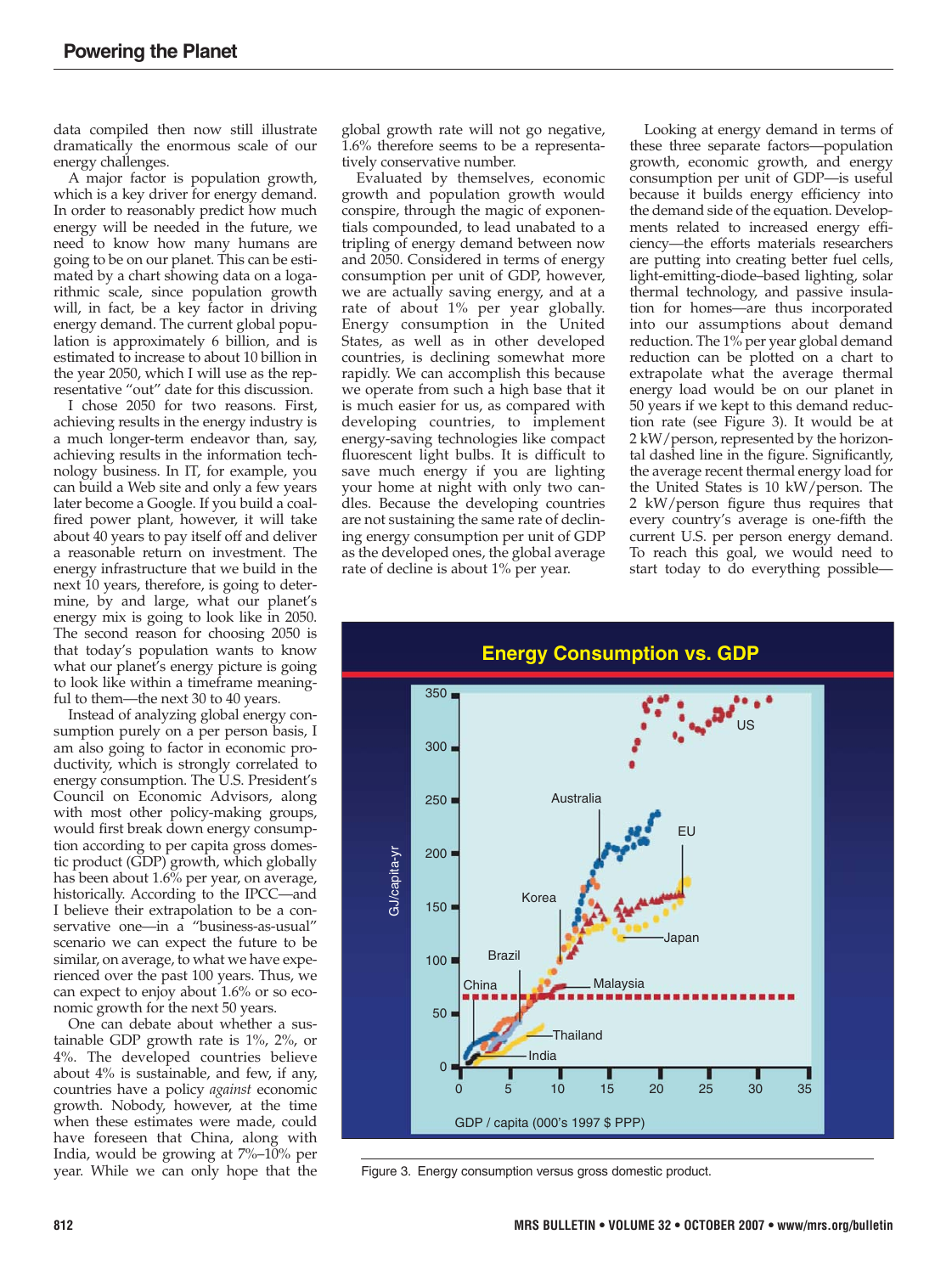including using 100 mpg cars and zeroenergy homes—to conserve energy.

For calibration, the 2 kW/person average turns out to be about twice as much as it takes in energy just to eat. If you convert a 2000 calorie per day diet into wattage, that works out to be about 100 W. But, the energy needed to produce a certain amount of food—to grow, fertilize, distribute, and refrigerate it—is 10 to 20 times greater than the energy embedded in that amount of food. Thus, 1 kW/person is required in our highly mechanized Western society just to eat. Assuming that the world average energy consumption is only 2 kW/person (i.e., twice as much as it takes to eat), twice as much energy will be needed roughly to meet demand within 50 years. This is in accord with the most optimistic projections of the World Energy Assessment and the International Energy Agency. Some say that demand will go higher than this.

The 2 kW/person energy need can be expressed another way, that 28 TW of total global power will be needed by 2050. Even though we currently use only 13 TW, we will be able to make up the difference by consuming more of our fossil energy, oil, gas, and coal, of which ample supplies will be available for centuries. As stated previously, the availability of fossil energy is not the problem that is of primary concern.

#### **Sustainability Indicators**

Our energy problem lies in the effects caused by the  $CO<sub>2</sub>$  produced when fossil fuels are burned. A useful measurement in studying this problem is the mean carbon intensity of the energy mix, the amount of carbon emitted to the atmosphere as  $CO<sub>2</sub>$ , averaged over our planet, over the energy mix, during the past century. A more specific way to express the mean carbon intensity is how many kilograms of carbon are emitted to the atmosphere as  $CO<sub>2</sub>$ per year per watt of power produced from fuel. Figure 4a of the mean carbon intensity from 1890 through 2100 (projected) shows that this figure has been steadily declining. As we have evolved into an industrial society, we have used, and then de-emphasized, a series of fossil fuels. From wood unsustainably burned in caves, producing the largest carbon emissions per joule from the source, we have gone to coal burned in locomotives, producing large amounts of  $CO<sub>2</sub>$  from a carbon-rich source. Following coal in carbon intensity is oil, then natural gas.

Today, we are doing better. Part of our energy comes from natural gas, or  $CH_{\mu}$ , which, when burned, produces 1 molecule of  $CO<sub>2</sub>$  for every 2 molecules of  $H<sub>2</sub>O$ .



*M. I. Hoffert et al., Nature, 1998, 395, 881*



Figure 4. (a) Carbon intensity of the energy mix from 1890 through 2100 (projected), i.e., kilograms of carbon emitted to the atmosphere as  $CO<sub>2</sub>$  per year per watt of power produced from combined sources of fuel. The average in 1990 is shown as an open circle on the carbon intensity curve. (b)  $CO<sub>2</sub>$  emissions versus  $CO<sub>2</sub>$  in the atmosphere, projected through 2100. See text for discussion.

Methane is carbon-light in terms of the carbon emissions per unit of energy delivered to the end user. Oil has a chemical formula of about  $CH<sub>2</sub>$ , so it is between coal and methane for CO<sub>2</sub> emissions. The lines in Figure 4a representing coal, oil, and gas we can do nothing about, because they are simply properties of the chemical stoichiometry and the heats of combustion of coal, oil, and gas. The average, in 1990, is represented by a small circle on the carbon intensity line. The IPCC projected, I believe optimistically, that in a

business-as-usual scenario we will continue along the historical trend of declining mean carbon intensity, all the way through to 2050, in terms of adopting a cleaner-burning energy fuels mix, from a carbon emissions standpoint.

If we were able to continue this decarbonization trend, the projected carbon intensity in 2050 would be 0.45 kg of carbon per watt-year, which is lower than that of any of the fossil fuels. The only way one can reach this value of the mean carbon intensity is through a significant contribu-

"As scientists, then, we can say that what humanity decides to do about energy is an experiment, the biggest experiment that humans will have ever done.'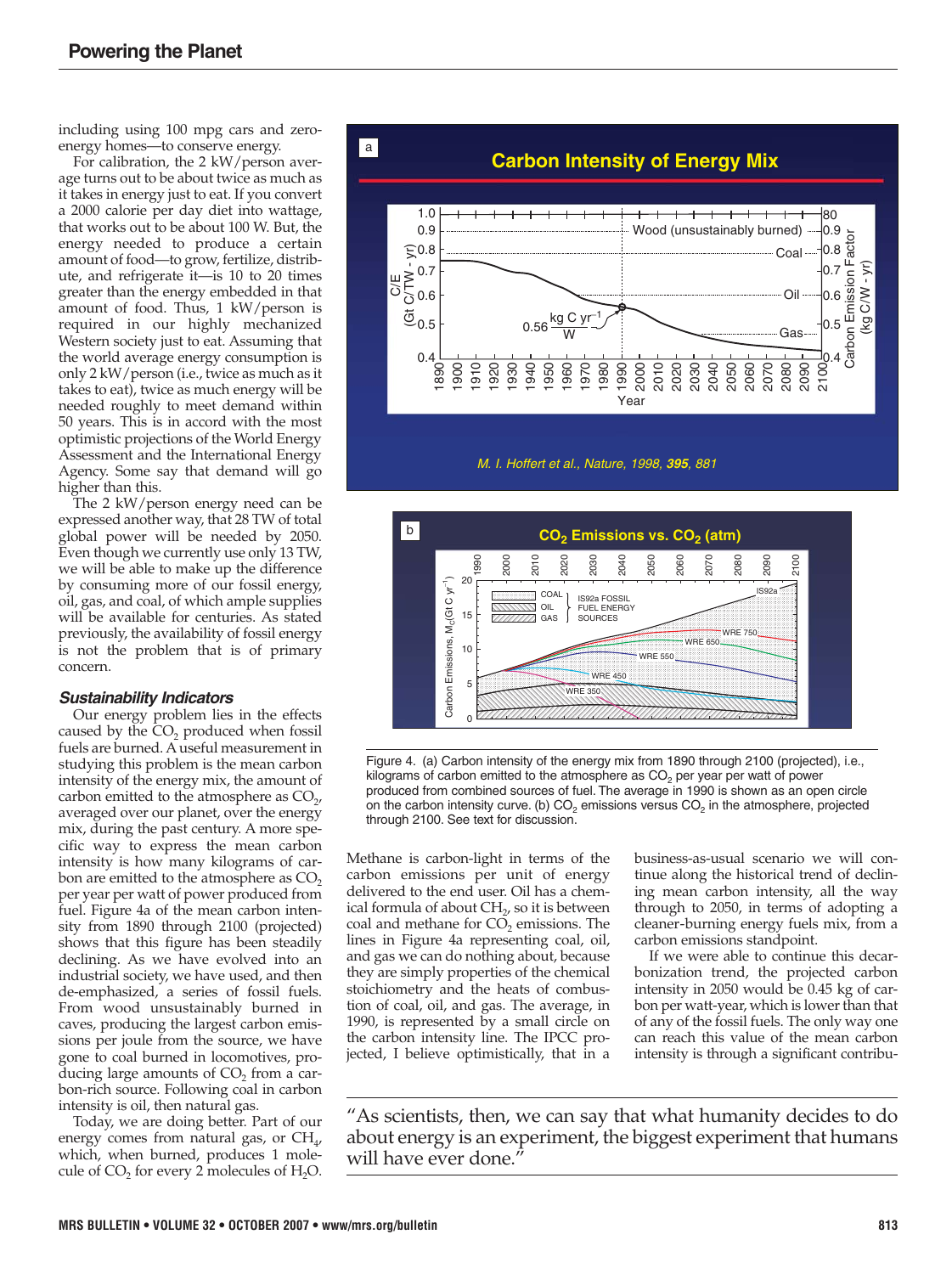tion of carbon-free power to the total energy mix. In other words, to obtain a mean carbon intensity below that of an economy based entirely on natural gas requires significant amounts of power produced by carbon-free or carbon-neutral sources. To the extent that the mix of fossil fuels used to generate energy is not 100% natural gas, but also includes roughly equal parts of oil and coal, even more carbon-neutral energy is needed to maintain the average of the total mix at the 0.45 kg C/Wyr value.

Let us assume, however, that indeed we follow this line and that we are able to decarbonize the mix to better than a pure natural gas economy within our lifetimes. If we know the amount of energy demanded in every year and the amount of carbon that we produce from the energy that we demand every year, then we need only multiply those two functions together to get the amount of carbon that will be emitted into our atmosphere every year under this scenario. This amount leads to the top curve in Figure 4b. That curve is significant, because under this arguably highly optimistic scenario, the atmospheric concentrations of  $CO<sub>2</sub>$  still are not stabilized at any reasonable value. To stabilize the concentrations of  $CO<sub>2</sub>$  at 350 ppm by 2050 would necessitate reducing the carbon emissions on our planet to zero by that date. To hold CO<sub>2</sub> concentrations to 450 ppm would still require aggressive reductions, better than the scenario I just described. To achieve a limit of even 550 ppm would still involve extremely high reductions.

We do not know, except through climate models, what the implications of driving the atmospheric  $CO<sub>2</sub>$  concentrations to any of these levels will be. There are about six major climate models, all differing from each other in detail. As scientists and engineers, we know, therefore, that in detail at least five of them must be wrong. Complicating the matter even further, these climate models are based on the averages of many paths, because of sparse initial data for the last 100 years of temperatures and cloud formations. Earth, however, is on one path, and nobody knows which one. If we wait for a climate model that can exactly predict the climate in 2050, then I will make the only rigorously true prediction about when we will exactly be able to do that scientifically when we open our doors on New Year's Day, January 1, 2050, and look outside.

We do, however, have data from the past. An excellent collection of information about the past is the Vostok Ice Core data from over 400,000 years, recently extended in other ice cores to over 600,000

years, showing that  $CO<sub>2</sub>$  levels have been in a narrow band of between 200–300 ppm, but not higher. We know from simple calculations that under the scenario I described, within our lifetime the atmospheric concentrations of  $CO<sub>2</sub>$  are going to be twice as high as they have been in the last million years, are already higher than in the past 20 million years, and will probably be higher than in the last 100 million years.

We do not know precisely what the effects of these increased concentrations of CO<sub>2</sub> will be upon our planet, but we do know what we can see now for ourselves, with the naked eye. One of the visible "markers" is that every glacier on earth but a few is melting. A photo of Upsala Glacier, the largest glacier in the Southern Hemisphere, in 1928, compared with a photo of that same glacier in 2004, shows that what was originally a field of ice has now become a lake. In August of 2006, I visited Alaska to see the Portage Glacier, taking a boat ride from the visitors' center to the glacier. The disturbing fact here is that the visitors' center originally was built at the edge of the glacier, and as late as 1985, there was no lake.

In Greenland, there are great quantities of ice. Sea level is predicted to rise by 20 feet if that ice continues to melt. We do not know for sure that  $CO<sub>2</sub>$  is the cause of this; we only know that there is simply one way to find out.

We know that more than just thermal management is at issue here because the pH of the near-surface oceans is changing—20% of the coral is already bleached. Many models predict that from half to all of it will be bleached within our lifetime, as we acidify the oceans and change their carbonate equilibrium. Anyone who wants to see coral in its pristine state should probably visit coral reefs sooner rather than later.

No climate model rigorously incorporates the nonlinear effects of  $CO<sub>2</sub>$ . An example of these effects is the melting of the permafrost, which we know is happening because we can isotopically date the helium being released. This He has not been released from the permafrost in at least 40,000 years. As the ice melts, it also releases methane and  $CO<sub>2</sub>$ . Enough methane and CO<sub>2</sub> is contained there that, if the melting process continues, the levels could go up by a factor of 10. This has already happened once before, 230 million years ago in the Permian Era. There was an isotopically light, massive, quick release of carbon.  $CO<sub>2</sub>$  levels then rose by factors of 10, temperatures spiked by factors of from 4°C to 8°C, and according to the fossil record, about 90% of the species

that existed on Earth at the time went extinct. We do *not* know that this would happen again, but we do know that there is only one way to find out.

Another important fact is that  $CO<sub>2</sub>$ , unlike ozone, for example, does not have a natural destruction mechanism. Ozone, when formed, is then destroyed.  $CO<sub>2</sub>$ , which is the most oxidized form of C in our oxidizing atmosphere, equilibrates with the near-surface oceans and the biomass. That process takes about 10 to 30 years, and that is accounted for in the models I discussed previously that showed how much  $CO<sub>2</sub>$  will be emitted versus how much will remain in the atmosphere. CO<sub>2</sub> has great staying power because it has to move from the near surface ocean to the deep ocean to be depleted from the air. At the levels of  $CO<sub>2</sub>$  that we are emitting today, our best knowledge says that the equilibration time of mixing, from the near surface to the deep ocean, will take from 500 to 5,000 years. A good number for the  $CO<sub>2</sub>$ lifetime is estimated to be about 3,000 years. As scientists, then, we can say that what humanity decides to do about energy is an experiment, the biggest experiment that humans will have ever done. Unless someone finds a technically credible, cost-effective way to get rid of  $CO<sub>2</sub>$ , it is an experiment whose effects, whatever they may be, will be with us for a time scale comparable to modern human history.

# **Carbon-Free Energy Needs**

Assuming that we continue to use roughly equal amounts of oil, coal, and gas, the exact breakdown of how much carbon-free power would be needed in 2050 to meet the business-as-usual 0.45 kg of C/Wyr carbon mean intensity value is about 10 TW. Stabilizing the atmosphere at 550 ppm of  $CO<sub>2</sub>$ , which is twice the preanthropogenic levels, under the demandreduction scenario I described, would require more than 10 TW. To hold  $CO<sub>2</sub>$ emissions to 450 ppm and meet demand would require an even greater amount of carbon-neutral power. By any reasonable measure, to stabilize  $CO<sub>2</sub>$  concentrations at reasonable levels, we need to make as much energy from carbon-neutral sources, within our lifetimes, as all of the oil, coal, gas, and nuclear power we produce today combined.

It becomes obvious, then, that waiting 50 years for scenarios to play out is an issue because, in the meantime,  $CO<sub>2</sub>$  will have accumulated in our atmosphere to a level no human has ever experienced and, given the long lifetime of  $CO<sub>2</sub>$ , it will remain there for generations to come. This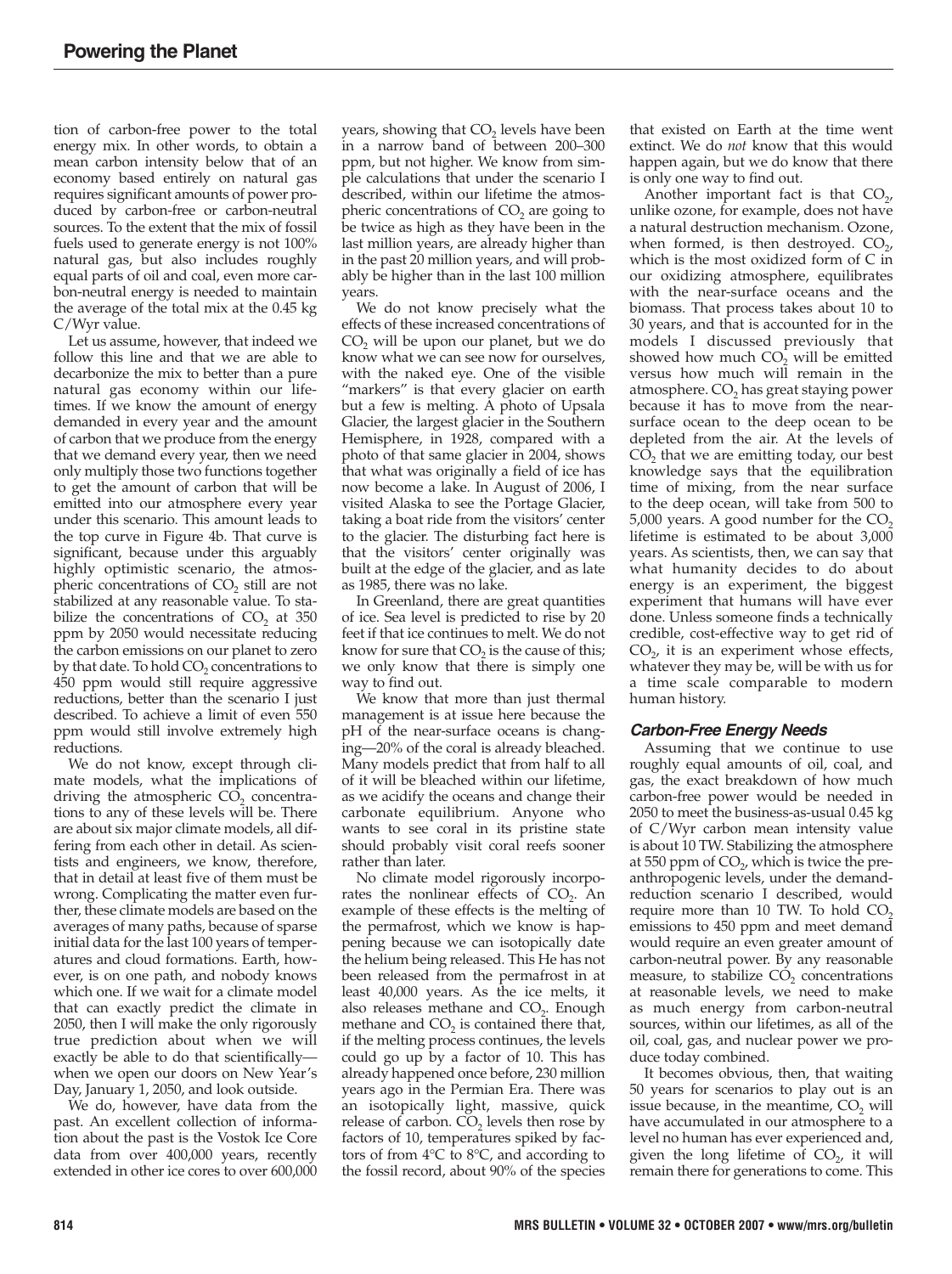outcome, according to Martin Hoffert, underscores the pitfalls of the "wait-andsee" solution, which involves waiting for market forces to take over.

On the other hand, where can 10 or 20 trillion watts of carbon-free power be found? The physics of our planet dictates that 10 TW of carbon-free energy can be obtained only from certain primary sources, three to be exact: nuclear power, carbon sequestration, and renewable carbon-neutral energy sources.

**Nuclear Power.** The only existing carbon-free technology that can scale to the 10 TW or greater level is nuclear fission, our first possibility. I am not personally for or against nuclear power, but I believe we should understand what its ramifications would be before making decisions about it, especially since it will be the only source to fall back on if we decide not to do anything else.

One challenge presented by nuclear fission—one that you seldom hear about in the press—is that its capacity to generate enough power to meet our needs is dwarfed by the sheer magnitude of our carbon-free energy requirements. The "just build a few nuclear power plants" solution falls completely short. Given the limits at which structural materials can be developed to handle the heat and radiation flux in a fission reactor and make it viable commercially for a 50-year lifetime, safe reactor designs are rated at 1 GW of electricity output. Since the world needs 10 TW, at minimum, 10,000 such reactors would need to be built. In other words, we would need to build a new nuclear power plant somewhere in the world every other day, continuously, for the next 50 straight years. Even building 1000 nuclear plants at that rate would not begin to solve the problem, because 95% of the world's energy needs would still be unmet. Furthermore, if demand cannot be reduced to the 2 kW/person level we discussed earlier, even more nuclear plants would have to be built merely to hold the atmospheric  $CO<sub>2</sub>$  concentration at double what any human has ever experienced on our planet.

Complicating this picture is the availability of nuclear reactor fuel. The proven reserves and the resource base of all terrestrial uranium combined would be enough to provide only 10 years of operation for the 10,000 necessary nuclear power plants under once-through operations. Uranium could be mined from seawater, but the equivalent of 3,000 Niagara Falls would be needed, running constantly, to mine uranium, which is very dilute in sea water (nanomolar levels) at this scale. One solution might be to develop a uranium--

thorium cycle, but that has not yet been proven technically at scale. Another solution is to use plutonium and reprocessing, and enough plutonium and reprocessing fuel exist to make this possible. Plutonium, then, is the only possible fuel solution now available, when combined with the nuclear plant-building schedule of a plant every other day for the next 50 years. One clearly would need to evaluate the implications of building thousands of plutonium-based power plants before

pursuing this option seriously.<br>**Carbon Sequestration. Sequestration.** Another approach to producing carbon-free power is to sequester the  $CO<sub>2</sub>$ . In this process,  $CO<sub>2</sub>$  would be captured when it is emitted from a power plant, and then sequestered through burial in the deep ocean or in geological reservoirs, or perhaps through conversion to carbonates. Burial of gigatons per year of  $CO<sub>2</sub>$  in the deep ocean has largely been discredited because it would eventually change the pH of the ocean, thereby inducing potentially radical ecological changes in the biosphere.

Sequestration in geologic reservoirs—oil and gas reservoirs and aquifers—is much more promising, provided that the reservoirs will remain intact. The collective leak rates of the reservoirs must be significantly lower than 1%, sustained over a century-tomillennium-type time scale. Otherwise, after 50 to 100 years of sequestration, the yearly emissions will be comparable to the emission levels that were supposed to be mitigated in the first place.  $CO<sub>2</sub>$  geysers can form naturally and have been known to harm life when the  $CO<sub>2</sub>$  migrates out. Furthermore, because every underground geologic aquifer is different, being able to verify that billions of tons of  $CO<sub>2</sub>$  could be sequestered in one or two particular aquifers for centuries to millennia at a 0.1% leak level would not be sufficient. We would need to perform such verification for every one of the hundreds or thousands of places that sequestration took place.

A significant fraction of the existing fossil-derived power plants could be retrofitted to allow for sequestration if it worked on the needed scale. An equally significant fraction, however, are too remote from the location of suitable geologic reservoirs, requiring that either the  $CO<sub>2</sub>$  would have to be pumped long distances or entirely new plants would have to be suitably sited and constructed. In addition, significant additional costs would be incurred in converting the entire energy distribution system to either electricity or to the required non carbon-containing fuel, presumably  $H_2$ . From a CO<sub>2</sub> emission viewpoint, clean coal is not clean at all unless the carbon can be safely buried.

Sequestration, then, should definitely be explored as an option, but it is far from clear that it will technically work at scale, or what its actual overall energy system cost would be. A lot of research is still needed in modeling materials and testing interactions of  $CO<sub>2</sub>$  in the subsurface in order to understand whether this will technically work. The United States is building a plant called FutureGen, scheduled to go online in 2012, that is geared to demonstrate that  $CO<sub>2</sub>$  can be buried. The U.S. Department of Energy is doing work on carbon sequestration, with the goal of creating 1 gigaton of storage by 2025 and 4 gigatons total by 2050. Since the United States' annual carbon emissions are 1.5 gigaton per year, the total DOE goal for 50 years from now is commensurate with a few years' worth of current emissions. There is clearly a large mismatch between our goals and what would be needed to solve this problem, a gap that we need to close quickly.

**Renewable Carbon-Neutral Energy Sources.** Leaving aside nuclear fission and clean coal, the other approach to producing carbon-neutral power is to use carbon-neutral renewables, of which there are six often-mentioned sources: hydroelectric, geothermal, oceans/tides, winds, biomass, and solar.

Hydroelectricity is a model renewable energy resource. It is relatively cheap, fairly abundant, and relatively benign. The total hydrological energy potential of the planet, however, including the energy in the water flow from every river, lake, and stream, amounts to a rate of approximately 4.6 TW. Since it is not technically practical to build dams on every small creek, all of that power cannot be extracted. The amount of technically feasible hydroelectric power globally has been estimated to be about 1.5 TW. The amount of economically feasible hydro is only about 0.9 TW, and 0.6 TW capacity of that has already been installed. While hydroelectricity is an attractive renewable resource that should continue to be exploited wherever possible, it will not make a significant contribution toward our 10–20 TW global carbon-free energy requirement in the mid-21st century.

"Producing 2 TW of wind power would require the operation of 2 million state-of-the-art wind turbines, starting today."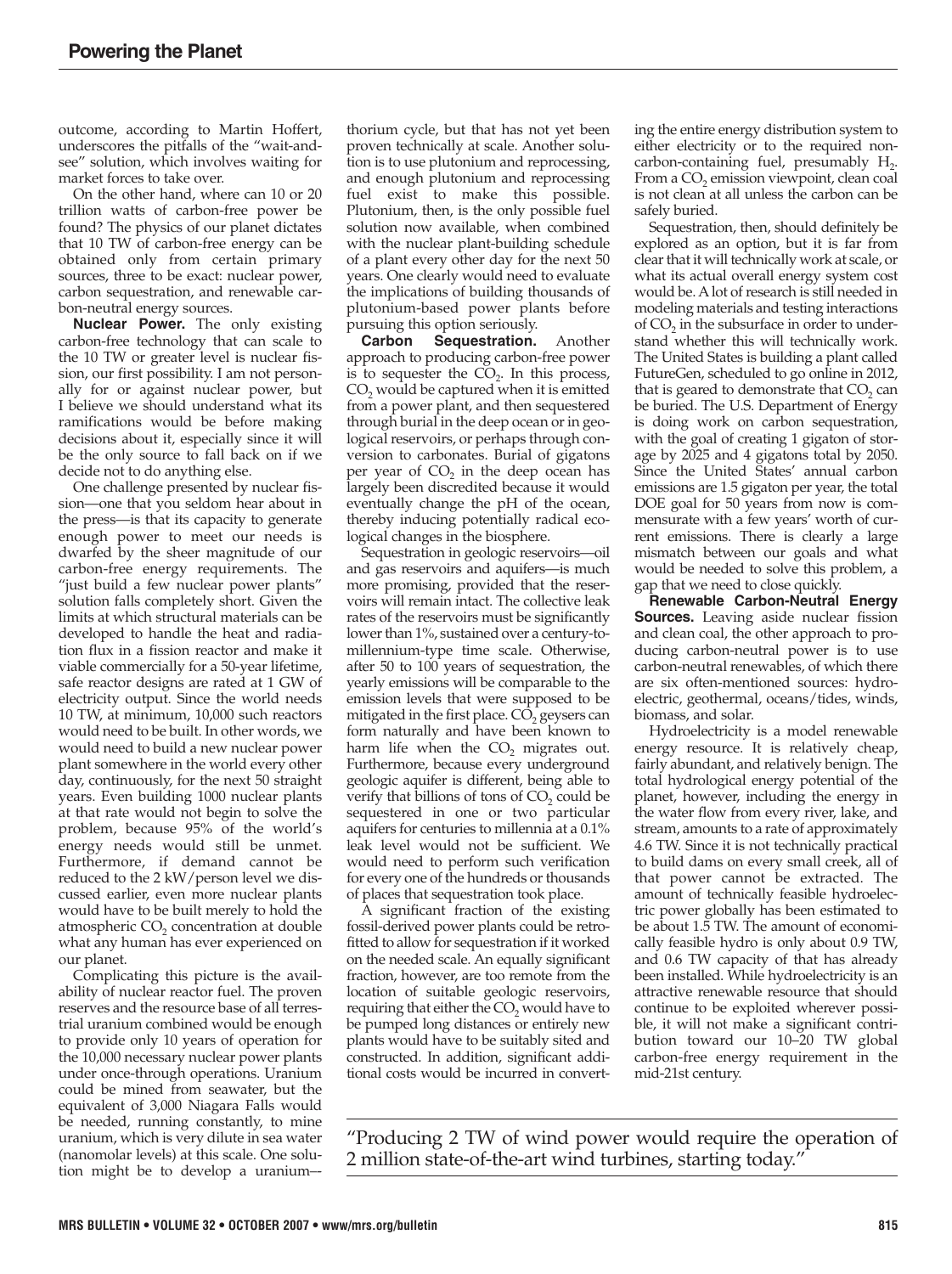In a few places on Earth, we are able to take advantage of geothermal energy directly, using steam as it comes up out of the ground to run turbines and produce electricity. In most places, however, it is necessary to exploit the 200-degree thermal gradient of the Earth by going down about 10 km, injecting cold water into a well, and having the hot dry rock heat it up and convert it to steam for running a turbine.

The Earth contains an enormous amount of heat, which can be located on geothermal maps. The amount of heat, however, that can be sustainably used is equal to the total geothermal heat flux at the Earth's surface, which is 57 mW/m2 over land. Multiplying that figure by the area of all of the land on Earth results in 11.6 TW of sustainable global heat energy. Of course, there is a small problem involving the second law of thermodynamics, which will prevent us from getting 100% efficient heat engines at a low temperature difference, that will practically let us extract much less than a few terawatts sustainably.

In terms of oceanic and tidal energy, all the energy in all the currents, all the tides, and all the waves on our planet combined falls far short of the 10–20 TW needed.

Wind could be an important player in producing our total carbon-free energy mix, but it has constraints. The National Renewable Energy Laboratory did a study<sup>11</sup> in the 1990s showing that if windmills are sited at 4%–5% spacing (which is about their optimal spacing for not obscuring each other), and nothing is excluded other than environmentally sensitive lands or urban areas, a significant amount of electricity could be produced. For example, if windmills were deployed in all of the suitable sites in all of North Dakota, 36% of U.S. domestic electricity production for the year 1990 could be produced. That 36% figure, however, represents only the fraction of the 1990 electricity consumption of the United States, 0.3–0.4 TW, which constitutes about only 10% of our total primary energy consumption, which is now 3 TW.

On a global scale, adding all of the marginal-to-high potential wind areas in the world, and considering practical site constraints, windmills could produce a total of 2–4 TW of electricity. The offshore electrical power potential of wind is greater than 2–4 TW, but transmitting significant amounts of power from offshore installations to the land-based regions that need it would be a major problem. In addition, realistically the 2–4 TW of global wind power is an overestimate, because it is based on point-source measurements. As the wind travels through windmill

installations, its initial energy is depleted to the point where, far into an installation the length of, say the entire state of North Dakota, very little wind energy would remain to turn the turbines and produce power. Multiplying the point-source wind energy potential values by arbitrarily large areas, therefore, produces skewed estimates. Producing 2 TW of wind power would require the operation of 2 million state-of-the-art wind turbines, starting today. Wind energy could be marginally material, providing perhaps approximately 10% of our total energy needs, if used exhaustively on suitable land around the globe.

Although biomass is attracting a lot of attention today as a possible carbon-neutral energy source, it is fundamentally inefficient. Plants using photosynthesis store less than 1% of the total incident energy they receive from sunlight, under optimal growing conditions, averaged over the year. In addition, to prevent oxidative damage, photosynthesis shuts itself down at higher light intensities. Those two things conspire to make even the fastest growing plant, on a yearly average over large areas, store only 0.3% of the energy hitting it from the sun, relative to the amount of insolation (incoming solar radiation) involved. The result is that incredibly large areas of land would be needed to provide the 20 TW of total energy we need: 30% of the total land on Earth would have to be covered with energy farms devoted solely to producing biomass to meet the carbon-neutral energy demand requirements.

A good way to calibrate the area demands is from the bottom up, starting with the fact that not all of that 30% of needed land can support crops. Begin, then, with all the rain-fed cultivatable land on Earth, figure how much of that is currently used for food production, increase that amount by about 50% to meet estimated 2050 food production needs, and then allocate all the remaining cultivatable land for biomass production. Assuming that all of the rain-fed cultivatable land not required for food was functioning as an energy farm—with no need for any energy coming in or going out the result would be about 5 TW of power. One way to increase this energy output would be to genetically modify the plants used on energy farms, making them absorb more energy from the sun and grow more quickly. After some improvements in growth rates, however, by a factor of two or so, plants will run out of  $CO<sub>2</sub>$ from the atmosphere to use, due to massflux limitation, and will not be able to grow much faster.

The above output of 5 TW assumes that the net energy return from biomass farms is equal to the gross energy production, with minimal energy inputs. That result remains only a best-case scenario. It is well known, for example, that the corn-toethanol conversion is not energy-efficient. The numbers are simple: in 2006 in the U.S., 20% of the corn crop provided 2% of our transportation fuel. And it used almost as much energy input, in the form of coal, as the energy it produced. The challenge here for materials science is how to convert nature's version of coal, lignocellulose, into something that humans can use as an energy source. A cellulose-toethanol conversion cycle, for example, could be accompanied by the development of a fuel cell that would utilize the ethanol efficiently. Biomass could be a significant contributor to the overall carbonneutral power requirements, but it cannot be relied on alone to meet the estimated demand.

The last renewable energy resource to consider is solar energy. The sun is simply the champion of all energy sources. The sun provides Earth with 120,000 TW. To put that another way, more energy from the sun hits the earth in one hour than all of the energy consumed on our planet in an entire year. When talking about solar energy, I like to cite what I call the "Willie Sutton principle" of materials science and energy. Willie Sutton was a bank robber who robbed many banks and managed to elude the law for years before he was finally caught. When asked why he robbed banks, he replied, "Because that's where the money is." If Sutton were presented with our energy problem, he would obviously say that we should use the sun because, quite simply, that's where the energy is. Solar energy is, in fact, the only renewable resource that has enough terrestrial energy potential to satisfy alone, with room to spare, the 10–20 TW carbon-free supply constraint in 2050. No other source comes even close.

The actual land area required to produce 3 TW of carbon-free power from solar energy can be represented as a single box superimposed on a map of the United States (see Figure 5). This map, which is on my Web site, has been used in many venues—including Dr. Smalley's presentations—to demonstrate solar energy requirements. The box shows the amount of land that would be required for a solar energy "farm" operating at 10% efficiency, at a representative mid-latitude, to supply 3 TW of power. In reality, the solar energy sites would be widely distributed, but the area represented would still cover 1.7% of U.S. land, comparable to the land devoted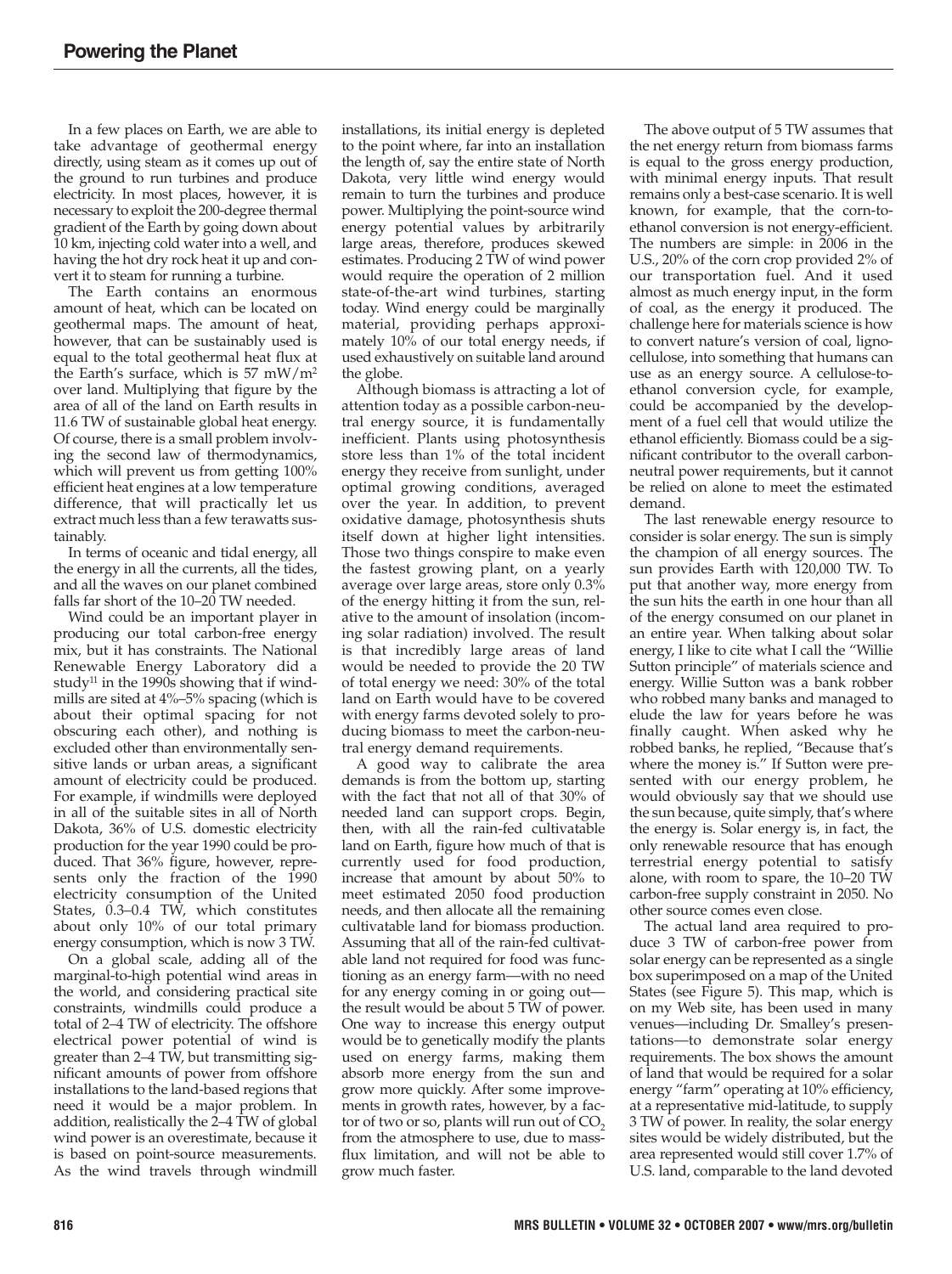

Figure 5. The red square shows the amount of land needed for a solar energy farm operating at 10% efficiency to match the 3 TW of power currently consumed in the United **States** 

to the nation's numbered highways. From a global perspective, six 3.3 TW boxes would be needed to represent the needed amount of land. This is, by no means, a small area or a small project.

One possibility would be to use solar panels to generate electricity. Since putting a 10% efficient solar energy conversion unit on every U.S. home rooftop would generate only 0.25 TW, it becomes obvious that our global 10–20 TW requirement cannot be met by covering everyone's house with solar panels. In fact, to meet a 3 TW goal, the U.S. would have to install about a half-million typically sized (2 kW peak power) solar roof systems every day, continuously from now until 2050.1

Even if widespread use of solar technology were possible, the cost would currently be prohibitive. Science, however, while it cannot fix the fact that there simply is not enough practically available geothermal energy or enough wind energy to solve our energy problems, can develop ways to lower the cost of solar energy products. Of course, a lot of work remains to be done for truly cost-effective solar to become a reality. The amount of energy available from the sun is a constant. If 10% of that energy is extracted as solar power, how much product energy can be sold to customers? That concept could be charted as the cost in U.S. dollars per square meter of photovoltaic technology at various efficiency percentages. If it costs  $$300$  to install 1 m<sup>2</sup>, then another equal amount for the balance of systems, that will set the amount that must be charged to customers in order for solar energy providers to break even. Amortizing that amount results in a cost of \$0.25 to \$0.35 per kWh for solar technology that is about 10%–20% efficient. Lowering the price to pennies per kWh would not be possible solely by improving efficiency. The cost must be lowered dramatically, to a range within \$10–\$100/m2, probably closer to \$10/m2, to provide cost-effective energy, not just cost-effective peak energy. As a comparison, the cost of house paint now at a typical building supply store is \$1/m2. The cost of the average carpet is \$10/m2. Solar technology, in whatever forms it might take, would have to cost not much more than painting a house or buying carpet. My colleague, Harry Atwater, phrases the problem this way: "Do not think 'silicon chip,' think 'potato chip.'"

Ironically, though, even if solar cells were cost-free, the problem of producing enough carbon-free power to satisfy our energy needs by 2050 would still not be solved. Sunlight is intermittent, but our collective energy needs are continuous. The sun can readily be a peak-generating power source, only at certain segments of the day, and on sunny days. And importantly, solar power produces electricity, and there is no viable cost-effective way to store massive quantities of electricity. So parallel challenges in storage still exist and remain unsolved today.

## **Energy Solutions for the Future**

Other options exist that could make solar energy a reasonable way to fulfill the mismatch between energy supply and demand, should the  $CO<sub>2</sub>$ -based environmental constraints come into play. From a cost standpoint, the least expensive way to store solar-produced electricity would be to pump water uphill. That method works well when you are emptying a reservoir in the summer and filling it in the winter. To buffer the day/night cycle would require filling up every reservoir every day and emptying them every night. To see this, the energy density in a kilogram of gasoline is  $45$  MJ, whereas that in a kilogram of water at a height of 100 m is 1 kJ. So for every gallon of gasoline that we use, storing that same amount of energy in pumped water requires moving uphill by 100 m more than 50,000 gallons of water!

Current energy storage, in fact, is accomplished not by kinetic- to potentialenergy conversion, but by storing energy in chemical bonds. We get most of our energy not from making electricity, but from storing and dispatching energy in the form of chemical fuels, which by far are the most cost-effective stored energy sources. Assuming that biomass could be produced in sufficient quantities, for example, the best way to extract energy from it would be to refine it, make biodiesel, ethanol, or other liquid fuels, and consume that again, in a carbon-neutral cycle. Similarly, the best way to manage supplies of electricity would be to sell them when they are available, as opposed to holding on to the elec-

"... in 2006 in the U.S., 20% of the corn crop provided  $2\%$  of our transportation fuel. And it used almost as much energy input, in the form of coal, as the energy it produced. The challenge here for materials science is how to convert nature's version of coal, lignocellulose, into something that humans can use as an energy source."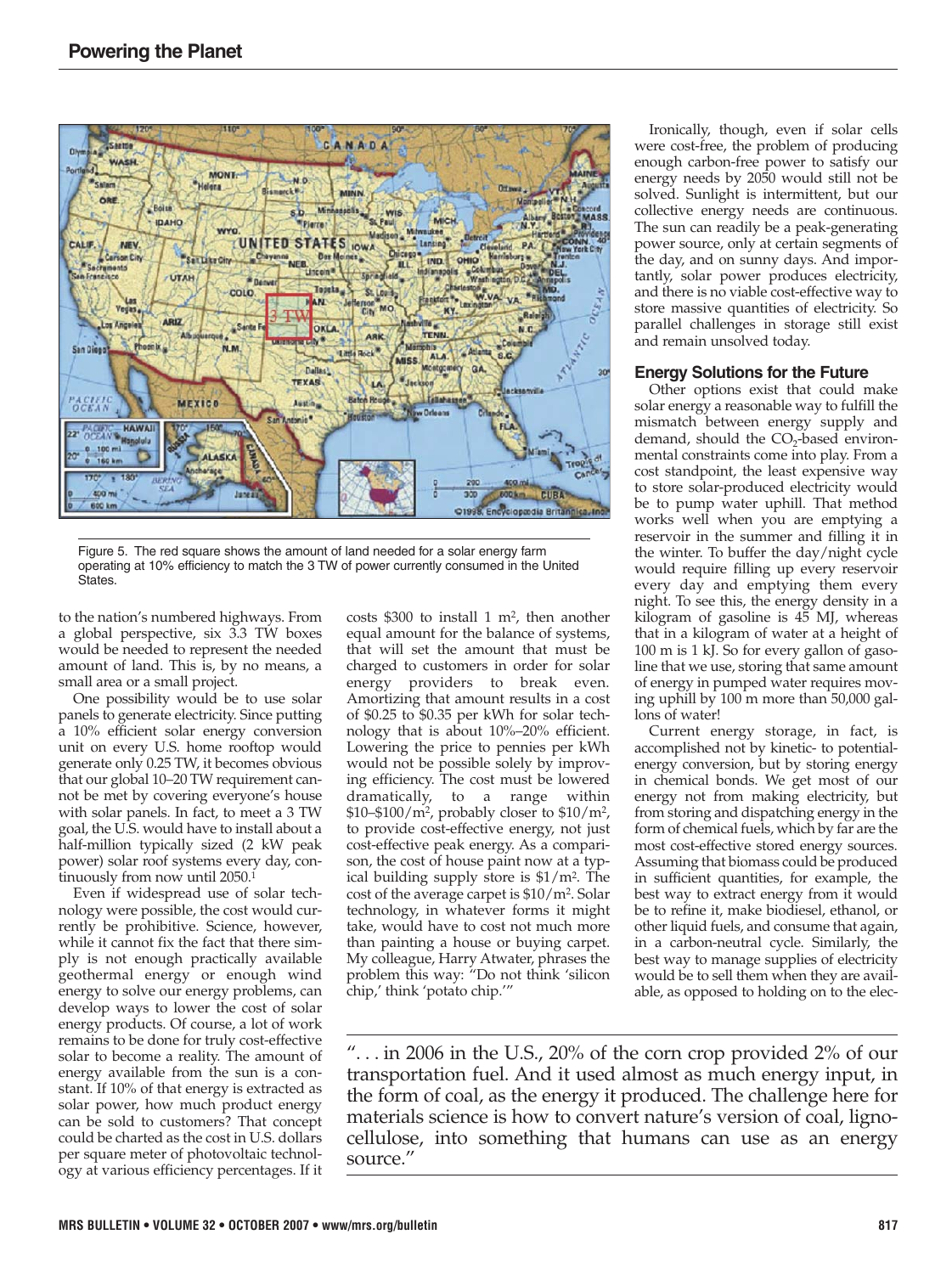tricity. The key missing link in solar power utilization, then, is a way to capture, convert, and cost-effectively store the energy from the sun.

At present, there are three technology approaches to producing a "black box" for the conversion of sunlight to stored energy (see Figure 6). One method, photovoltaics, can be very efficient but has a high cost per watt of electricity produced. Biomass produced through photosynthesis is another method. Since photosynthesis is relatively inefficient, biomass farms require extremely large areas per unit of output energy produced. A third approach is the use of semiconductor/ liquid junctions, which is an active area of research in my group at the California Institute of Technology, as well as in others around the world. Each approach has its own advantages and issues to be dealt with.

The efficiency of photovoltaic devices is increasing, but the industry is still exploring different technologies on a cost per watt basis. The materials cost dominates in energy conversion applications because installed capacity scales linearly with the area of the device. Put simply, one needs to pay the price to produce more material to cover larger areas. The net result is that one can ride anywhere on this cost/ efficiency tradeoff, but nevertheless ends up with the same figure of merit, within a factor of 20%.

Inexpensive materials do not produce very efficient photovoltaics, while the expensive materials produce efficient solar cells, with the result that the cost per watt installed of both systems is about the same, to within a factor of 20%–30%. The photovoltaic materials now available basically all suffer from the same fundamental physical limitation, that the large-grain materials (the pure materials) that have the long lifetime necessary for making efficient solar cells are costly to produce. Using cheap materials, which have a small grain size, results in inefficient solar cells, because the grain boundaries act as recombination sites.

A similar tradeoff is found for organic ("plastic") photovoltaics. If pure inorganic single-crystal materials like silicon and GaAs are replaced with much cheaper organic materials, which are inherently disordered, the cheaper materials lie on the same cost per watt curve. The resulting cells are cheaper, but less efficient.

This does not have to be the case, however. A cogent argument can be made that, in order to bring this technology down by the needed factors to be competitive in cost with other sources of primary stored energy, we need to employ disruptive



Figure 6. Three technology approaches for converting sunlight to stored energy.

technologies that are very different than the technology curve that is being developed now. From a physics point of view, there are at least two approaches that have the potential to provide such a technology solution.

One approach would be to utilize chemical methods to "fool" inexpensive materials into performing as if they were expensive single crystals, with no cost involved to actually grow large, single crystals. Basically, all common solar cell designs are constrained to have planar junctions, so as to have a certain thickness needed to absorb all the sunlight. The material then has to be pure enough to let those excited states move to the planar contacts, otherwise they will recombine and generate heat. On the other hand, if we were to use particles of inorganic materials, the grain boundaries would serve as sources of carrier recombination and cheap materials would not work very well. It remains for researchers, therefore, to find a way to passivate the surface atoms of these particles, "fool" them into thinking they are chemically bonded like the atoms in the bulk, and get electrons to hop from particle to particle. Indeed, dyesensitized TiO<sub>2</sub>-based solar cells work because the electrons do hop from particle to particle. This method is the basis for work being done by scientists in my group, and in others, to passivate smallgrain Si particles to make a binder that allows electricity to flow right through the "stepping stones" while fooling the surface atoms.

The other approach is to relax the physical constraint and produce so-called interpenetrating networks. To do this, we will relax the usual constraint in which the carriers must exist long enough in their excited states to traverse the entire distance of the cell. A way to do this is to make structures that look like nature's version of grass, but on the nanometer scale, obtaining long absorption depths through rods, but very short collection distances, by moving carriers sideways and letting them be collected over short distances, in an orthogonal direction to where they are absorbed (see Figure 7). This method for getting off of the existing cost per watt curve, which my research group is now working on, was pioneered by, among others, Michael McGehee, the 2007 MRS Outstanding Young Investigator.12

Both of these photovoltaics approaches are emerging technologies, and neither of them is economically or technologically viable today. They do, however, seem like feasible solutions in the long run. In the end, whatever approaches are used must be almost as inexpensive as painting the house, as engineered as making layers of film, and as mass-producible as both of the previously mentioned technologies.

Even if solar electricity could be successfully stored, would we be living in the "solar hydrogen economy?" We could track the sun every day using the most cost-effective method, a solar thermal concentrated two-axis parabolic dish. The dish would utilize a thermal working fluid, a sterling engine or, in the example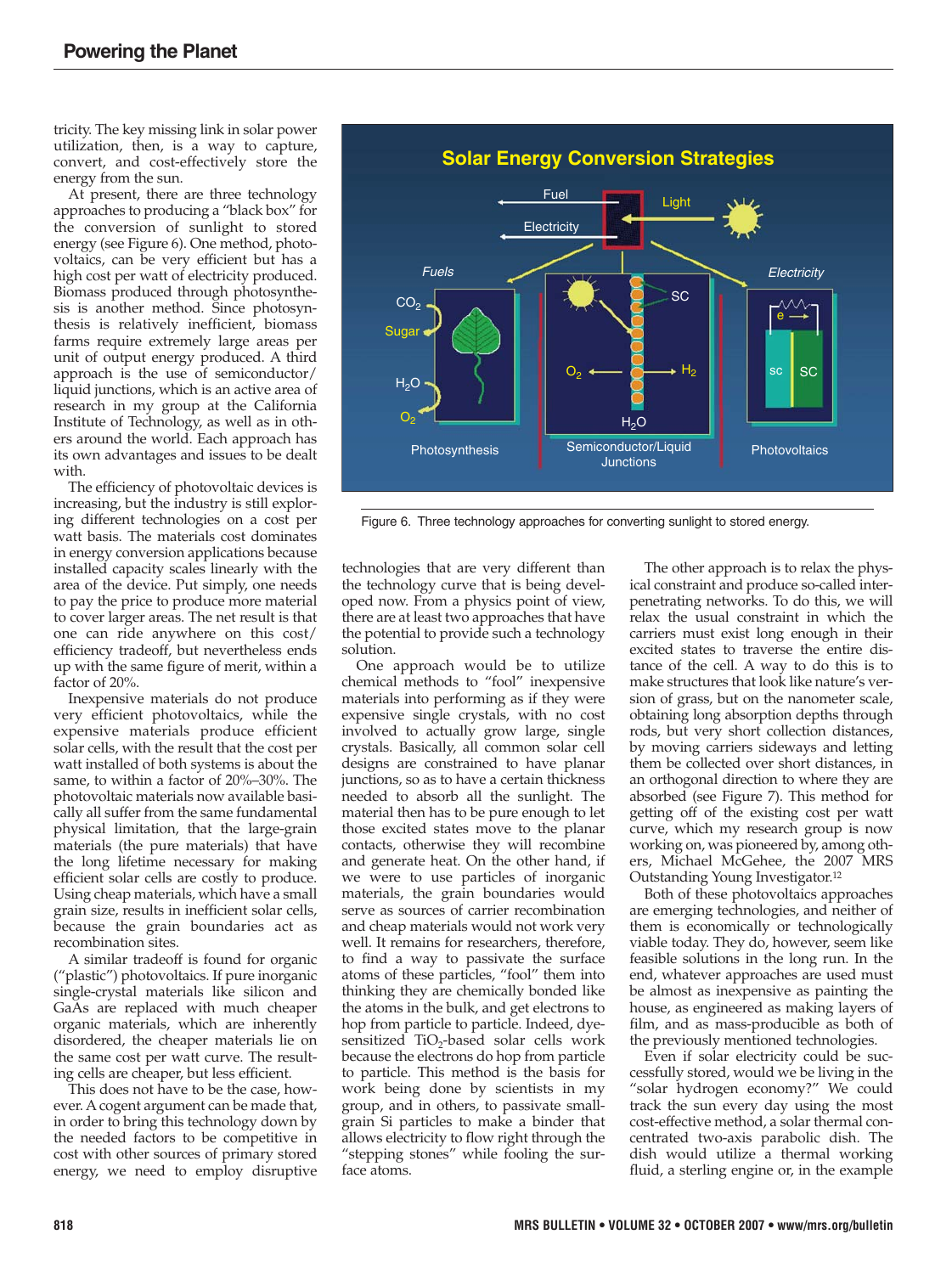

Figure 7. Nanotechnology-based solar cell design.

here, a high-efficiency multijunction concentrator cell. These dishes can be 30% efficient, using solar energy to produce electricity that would go into an electrolysis unit, which, however, would need to contain huge amounts of platinum. Every day the electrolyzer would fill a tank with H2. The problem is that, to produce the needed minimum of 10 TW of carbon-free power, one of these structures would have to be built every second for the next 50 years. The world's supply of steel or aluminum would be needed just to build the structures. This technology would not scale, even in a limited way, as currently practiced, to our 10–20 TW needs.

The following process, however, might provide a workable alternative. Instead of putting fuel in a fuel cell across a membrane, sunlight could be used as the energy source across that photoactive membrane. Instead of making electricity and electrons through wires, the incipient electricity would be used to make and break chemical bonds just as nature does in photosynthesis, thereby both capturing/converting and storing the energy for later dispatch and delivery.

That is something a solar cell by itself now simply cannot do, because we currently do not have good catalysts for making fuel directly from sunlight, with no wires. Nature has such catalysts, however, utilizing in hydrogenases, for example, Fe, a cheap metal. Nature's catalysts are not poisoned by CO and S, as platinum fuel cell catalysts are, because they have CO and S in the molecule. Scientists have just recently learned the structure of these catalysts from x-ray crystallography. Some chemists are extracting these enzymes and trying to build models that are both inspired by, and mimetic of, the natural catalytic process. Instead of using the incipient electricity to make  $H_2$  or fix  $CO<sub>2</sub>$ , they are using that energy to make better fuels directly. An example of such a fuel would be methanol, a liquid fuel produced from abundant raw materials. We do not know how to efficiently make  $O<sub>2</sub>$ 

from water, except in nature in the Mn site of the oxygen-evolving complex of photosystem II. Another challenge for materials scientists is to develop catalysts that make  $O_2$  from  $H_2O$  at low overpotentials, because if this cannot be done, it is impossible to make a useful, scalable fuel, no matter what is done on the reducing side of the chemical transformation.

# **A Vision for an Energy Program**

The greatest energy challenge facing researchers now is, of course, scale. As time goes on, we will need increasing amounts of energy. There has never been a year in which we as a planet have used significantly less energy than the year before. Even if energy use were held constant, in the face of population and economic growth, that would just take a triangularly increasing ramp, and make it a constant function. Because  $CO<sub>2</sub>$  emissions, however, are cumulative, the day when our  $CO<sub>2</sub>$  emission levels produced 550 ppm of  $CO<sub>2</sub>$  would merely be pushed back from 2050 to around 2065. We will not be able to buy ourselves out of this problem even by holding demand close to where it is now. The case, therefore, for producing significant, if not daunting, amounts of carbon-neutral power is either plausible or imperative, depending on how much risk we, as a society, are willing to take. This is an experiment at which we will have only one chance. If we do not do this experiment, we will never know what we missed, and if we do, we will never know if we could have stopped it instead.

Any realistic energy program would start with energy efficiency, because saving energy costs much less than making energy. Because of all the inefficiencies in the energy supply chain, for every 1 J of energy that is saved at the end, 4–5 J is avoided from being produced. To the extent that the energy demand reduction requirement is not met, the supply-side problem becomes that much harder. In addition to saving money, energy efficiency is necessary for our security, both national and environmental, because the less energy used, the less CO<sub>2</sub> emitted.

Any realistic energy program will be built on a cornerstone that combines technology and policy. To put in place the mechanisms necessary to conserve energy usage, drastically reduce emissions, and conduct research on clean sources of energy production, there needs to be agreement about the urgency of the problem and how it might be addressed. But energy efficiency can go only so far. We will still have to make enormous amounts of clean energy. No amount of saving energy ever turned on a light bulb or put food on someone's table. We need to both save as much energy as we now make, and make as much clean energy as all the energy we now use, to meet a doubling or more of demand and drastically cut emissions of CO<sub>2</sub> as well. In considering solutions to our energy supply problems, three "big cards" remain to be played: (1) technically prove that carbon sequestration works at scale; (2) create an enormous amount of nuclear power from plutonium; and/or (3) find a way to cheaply capture, convert, and store the energy from the sun, so that it can be used wherever it is supplied, and whenever it is demanded.

#### **Conclusions**

Thus far, I have presented only peerreviewed technical numbers. I have not ventured into the realm of policy. Before I close, however, I will discuss one critical policy question: what is the true cost/benefit analysis for developing clean energy sources? This issue rests on two divergent views: one, that we cannot afford to invest massive amounts in clean energy, and two, that we cannot afford *not* to do it. Advocates of the former view believe that engaging in large-scale energy developments will ruin our economy. Obviously, switching from an existing mature infrastructure to a new one will cost a tremendous amount of money, like any major project would. The real issue here is how much the project is worth in terms of future security, both energy security and environmental security.

"Solar technology, in whatever forms it might take, would have to cost not much more than painting a house or buying carpet."